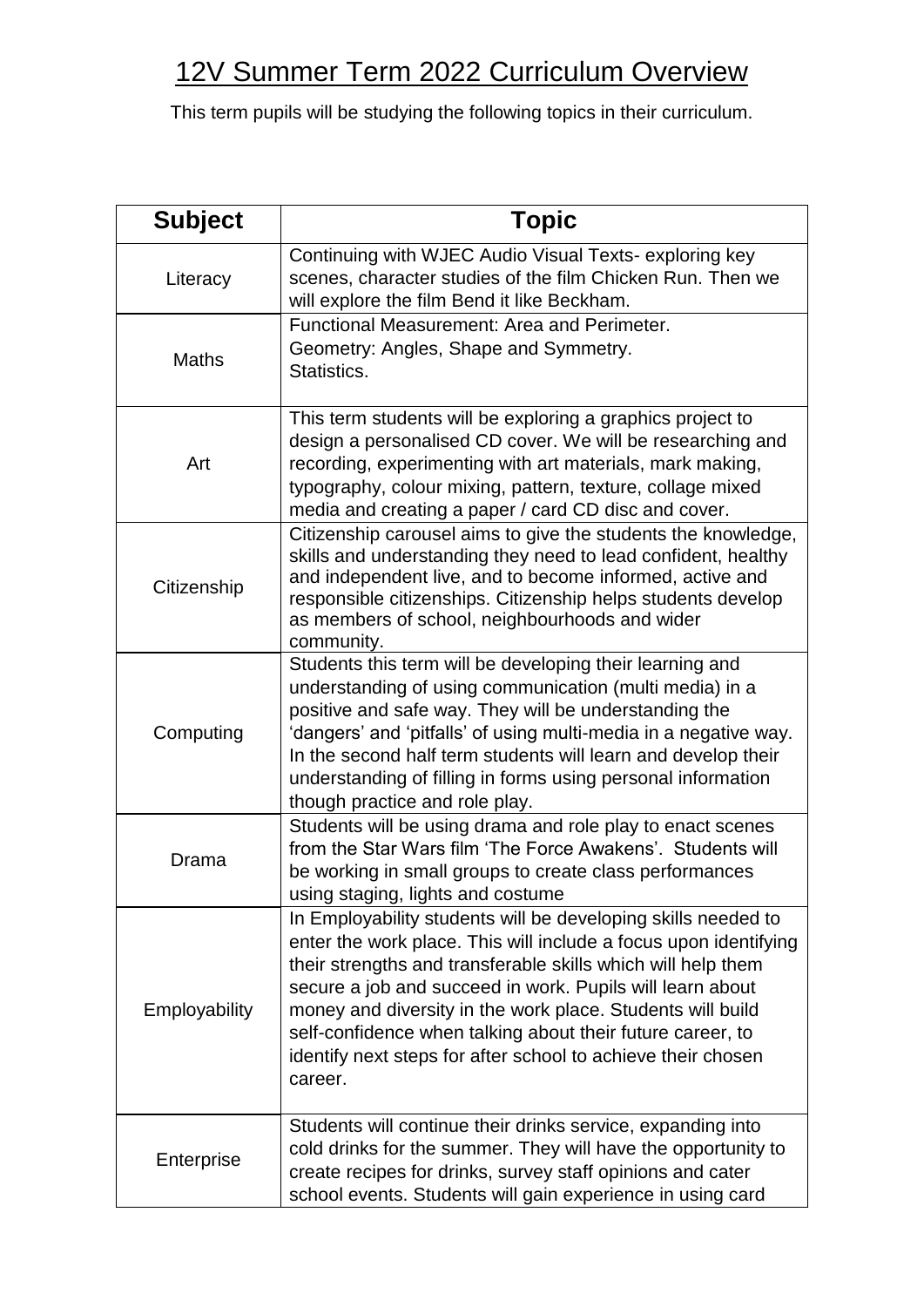## 12V Summer Term 2022 Curriculum Overview

This term pupils will be studying the following topics in their curriculum.

|                    | readers and handling money, and at the end of the year we<br>will assess profit made and the successes of the whole year.                                                                                                                                                                                                                                                                                                                                                                                                                                                                                                                                                                                                      |
|--------------------|--------------------------------------------------------------------------------------------------------------------------------------------------------------------------------------------------------------------------------------------------------------------------------------------------------------------------------------------------------------------------------------------------------------------------------------------------------------------------------------------------------------------------------------------------------------------------------------------------------------------------------------------------------------------------------------------------------------------------------|
| Gym                | Students will continue to take part in using the fitness<br>equipment, recording & analysing.<br>Students will continue to learn about understanding the body<br>and health basic knowledge – accurately locating and naming<br>major organs, muscles and explaining in some detail how the<br>body feels during/ reacts during exercise.                                                                                                                                                                                                                                                                                                                                                                                      |
| <b>Life Skills</b> | <b>Learning basic sewing skills</b><br>Students will be able to prepare for sewing.<br>Students will be able to sew using a basic stitch.<br>Students will be able to review the stitch.<br>Doing own laundry<br>Students will be able to identify a reason for washing clothes.<br>Students will be able to sort clothing into light and dark<br>colours.<br>Students will know the sequence of events for using a<br>washing machine.<br>Students will know what to do when the machine has<br>finished.<br>Students will be able to dry the clothes<br>Students will be able to put washing away.                                                                                                                           |
| <b>Music</b>       | Term 3 subject is 'Melody'. Students have so far covered<br>'Rhythm and Beats' in term 1 and 'Chords and playing as a<br>Group' in Term 2. This term, students will be concentrating on<br>using individual notes to both improvise freely and learn<br>structured famous tunes. They will use a combination of<br>virtual electronic simulated instruments plugged into the class<br>PA system as well as keyboards, guitars, xylophones and<br>even a theremin (think of the Doctor Who theme song). They<br>will also use a colour code system in order to begin reading<br>music and follow structure.                                                                                                                     |
| <b>PSHE</b>        | <b>Health and Well- being</b><br>Students will be exploring the role of the Internet in our life<br>and begin to recognise that it plays an increasingly big role<br>for both adults and children. They will be identifying the<br>positive and negative uses of the Internet but also to reflect<br>how much time they spend online. Students will learn how the<br>media influence their life. They will increase the awareness of<br>on-line safety and that the person online is not always who<br>they may think it is.<br>Students will discuss the minimum age for account holders on<br>social media sites and state their opinion – if they agree or<br>disagree. We will look at the emotional well-being related to |